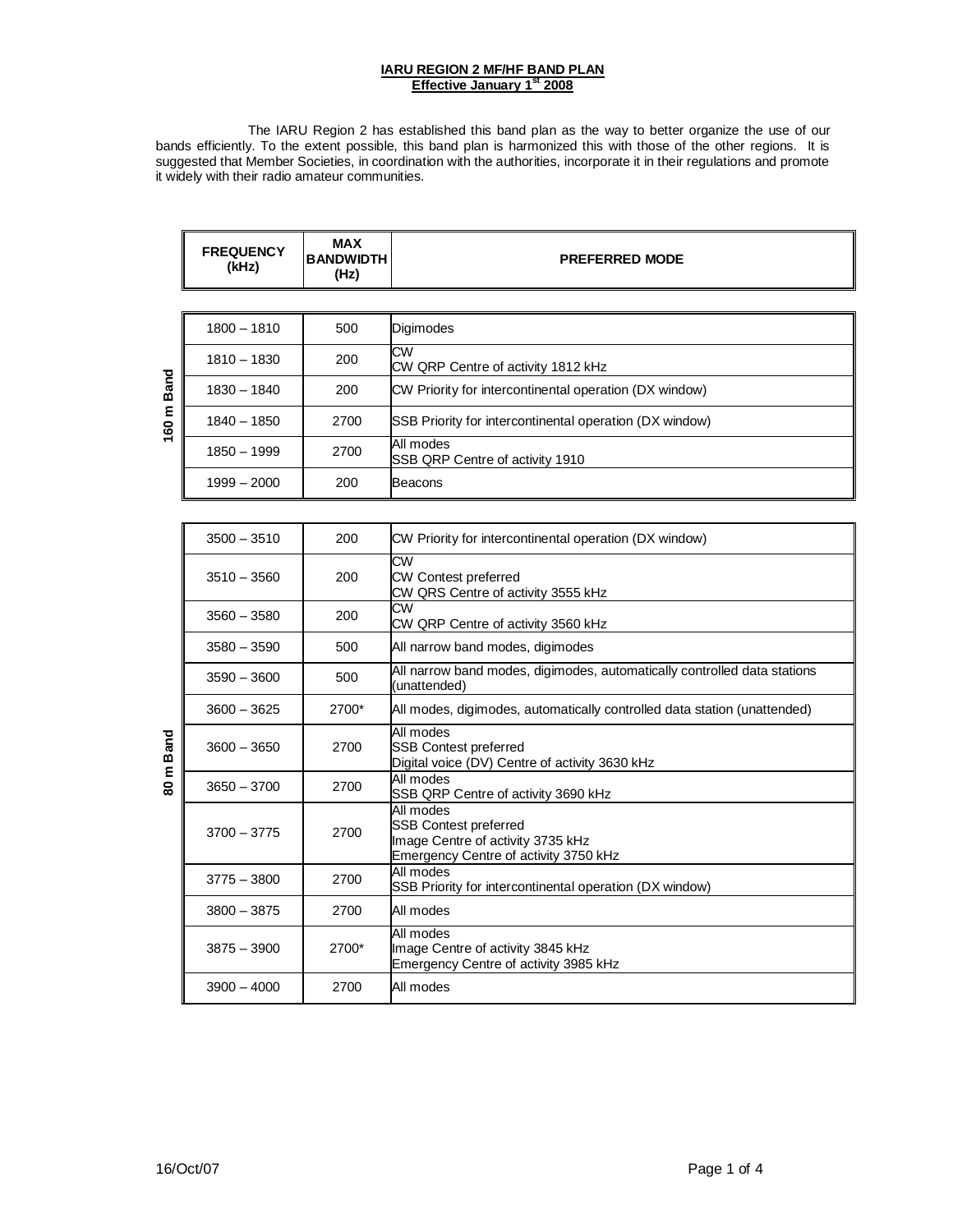| 40 m Band            |                 |       |                                                                                                                                                                                                                                                  |
|----------------------|-----------------|-------|--------------------------------------------------------------------------------------------------------------------------------------------------------------------------------------------------------------------------------------------------|
|                      | $7000 - 7025$   | 200   | CW Priority for intercontinental operation (DX window)                                                                                                                                                                                           |
|                      | $7025 - 7035$   | 200   | CW<br>CW QRP Centre of activity 7030 kHz                                                                                                                                                                                                         |
|                      | 7035 - 7038     | 500   | All narrow band modes, digimodes                                                                                                                                                                                                                 |
|                      | 7038 - 7040     | 500   | All narrow band modes, digimodes, automatically controlled data stations<br>(unattended)                                                                                                                                                         |
|                      | 7040 - 7043     | 2700  | All modes, digimodes, automatically controlled data stations (unattended)                                                                                                                                                                        |
|                      | 7043 - 7100     | 2700  | All modes<br>Image Centre of activity 1: 7043 kHz<br>Region 2 Emergency Centre of activity 1: 7060 kHz<br>Digital voice (DV) Centre of activity 7070 kHz<br>SSB QRP Centre of activity 1: 7090 kHz.                                              |
|                      | 7100 - 7300     | 2700* | All modes<br>Region 2 Emergency Centre of activity 2: 7240 kHz<br>SSB QRP Centre of activity 2: 7285 kHz<br>Image Centre of activity 2: 7165 kHz<br>AM Calling frequency 7275 kHz<br>Region 2 Emergency Centre of activity 3: 7290 kHz           |
|                      |                 |       |                                                                                                                                                                                                                                                  |
|                      | 10100 - 10130   | 200   | CW<br>CW QRP Centre of activity 10116 kHz                                                                                                                                                                                                        |
| 30 <sub>m</sub> Band | 10130 - 10140   | 500   | All narrow band digimodes                                                                                                                                                                                                                        |
|                      | 10140 - 10150   | 2700  | All modes digimodes, no phone (SSB, AM or DV)                                                                                                                                                                                                    |
|                      |                 |       |                                                                                                                                                                                                                                                  |
|                      | $14000 - 14025$ | 200   | CW Priority for intercontinental operation (DX window)                                                                                                                                                                                           |
|                      | 14025 - 14060   | 200   | <b>CW</b><br><b>CW Contest preferred</b><br>CW QRS Centre of activity 14055 kHz                                                                                                                                                                  |
|                      | 14060 - 14070   | 200   | СW<br>CW QRP Centre of activity 14060 kHz                                                                                                                                                                                                        |
|                      | 14070 - 14089   | 500   | All narrow band modes, digimodes                                                                                                                                                                                                                 |
|                      | 14089 - 14099   | 500   | All narrow band modes, digimodes, automatically controlled data stations<br>(unattended)                                                                                                                                                         |
| 20 <sub>m</sub> Band | 14099 - 14101   | 200   | IBP, Exclusively for beacons                                                                                                                                                                                                                     |
|                      | 14101 - 14112   | 2700  | All modes, digimodes, automatically controlled data stations (unattended)                                                                                                                                                                        |
|                      | 14112 - 14285   | 2700  | All modes<br>SSB contest preferred<br>Digital voice (DV) Centre of activity 14130 kHz<br>Image Centre of activity 14230 kHz<br>SSB Priority for intercontinental operation (DX window) 14190 - 14200 kHz<br>SSB QRP Centre of activity 14285 kHz |
|                      | 14285 - 14300   | 2700* | All modes<br>AM Calling frequency 14286 kHz                                                                                                                                                                                                      |
|                      | 14300 - 14350   | 2700  | All modes, Global emergency centre of activity 14300 kHz.                                                                                                                                                                                        |
|                      |                 |       |                                                                                                                                                                                                                                                  |
| 17 <sub>m</sub> Band | 18068 - 18095   | 200   | <b>CW</b><br>CW QRP Centre of activity 18086 kHz                                                                                                                                                                                                 |
|                      | 18095 - 18105   | 500   | All narrow band modes, digimodes                                                                                                                                                                                                                 |
|                      | 18105 - 18109   | 500   | All narrow band modes, digimodes, automatically controlled data stations<br>unattended)                                                                                                                                                          |
|                      | 18109 - 18111   | 200   | IBP, Exclusively for beacons                                                                                                                                                                                                                     |
|                      | 18111 - 18120   | 2700  | All modes, digimodes, automatically controlled data stations (unattended)                                                                                                                                                                        |
|                      | 18120 - 18168   | 2700  | All modes<br>SSB QRP Centre of activity 18130 kHz<br>Global Emergency Centre of activity 18160 kHz                                                                                                                                               |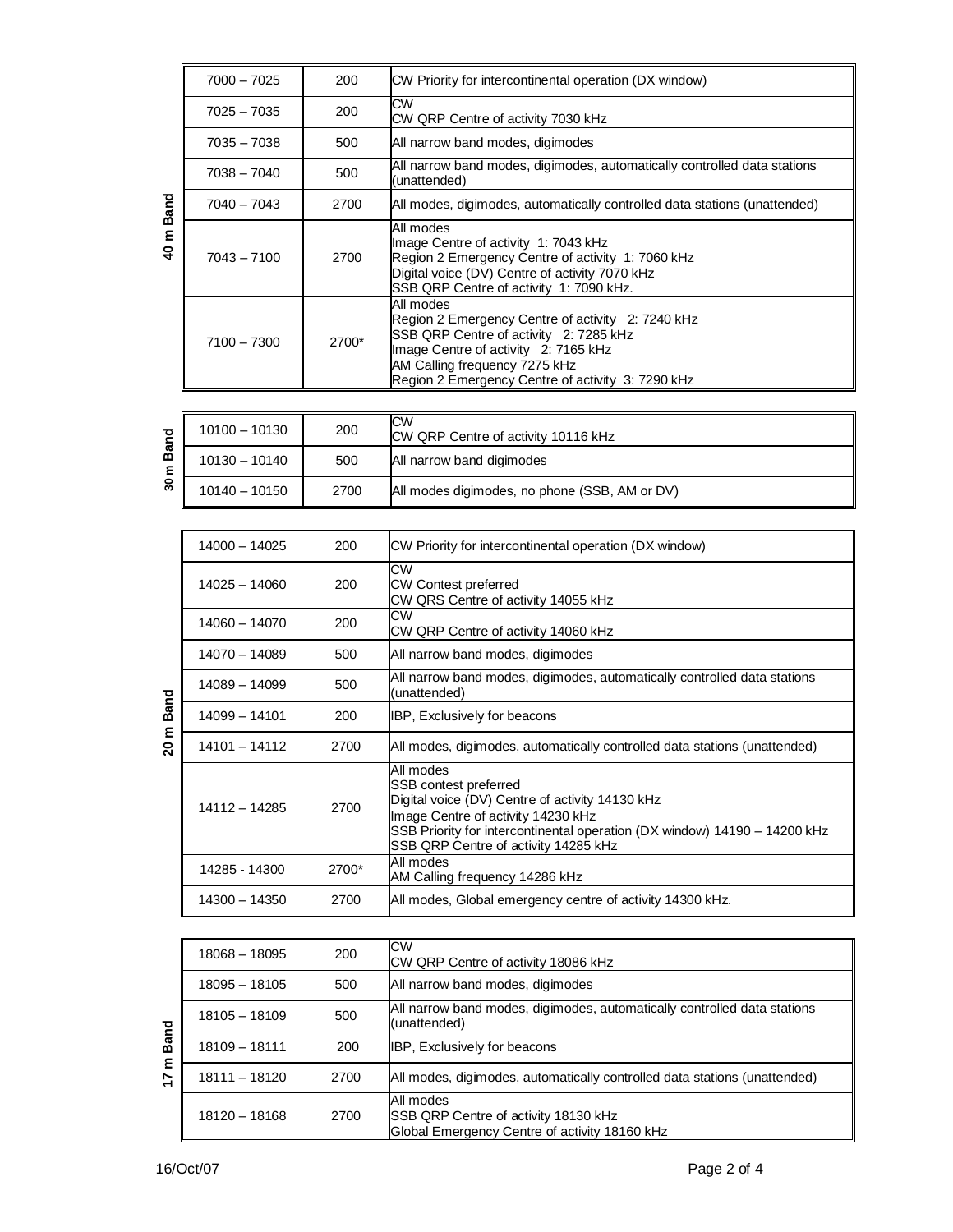| 15 <sub>m</sub> Band | 21000 - 21070   | 200  | <b>CW</b><br>CW QRS Centre of activity 21055 kHz<br>CW QRP Centre of activity 21060 kHz                                                                                                                   |
|----------------------|-----------------|------|-----------------------------------------------------------------------------------------------------------------------------------------------------------------------------------------------------------|
|                      | 21070 - 21090   | 500  | All narrow band modes, digimodes                                                                                                                                                                          |
|                      | $21090 - 21110$ | 500  | All narrow band modes, digimodes, automatically controlled data stations<br>(unattended)                                                                                                                  |
|                      | $21110 - 21120$ | 2700 | All modes (excluding SSB), digimodes, automatically controlled data stations<br>(unattended)                                                                                                              |
|                      | 21120 - 21149   | 500  | All narrow band modes                                                                                                                                                                                     |
|                      | 21149 - 21151   | 200  | IBP, Exclusively for beacons                                                                                                                                                                              |
|                      | 21151 - 21450   | 2700 | All modes<br>Digital voice (DV) Centre of activity 21180 kHz<br>SSB QRP Centre of activity 21285 kHz<br>Image Centre of activity 21340 kHz<br>Global Emergency Centre of activity 21360 kHz               |
|                      |                 |      |                                                                                                                                                                                                           |
|                      | 24890 - 24915   | 200  | <b>CW</b><br>CW QRP Centre of activity 24906 kHz                                                                                                                                                          |
|                      | 24915 - 24925   | 500  | All narrow band modes, digimodes                                                                                                                                                                          |
| 2 <sub>m</sub> Band  | 24925 - 24929   | 500  | All narrow band modes, digimodes, automatically controlled data stations<br>(unattended)                                                                                                                  |
|                      | 24929 - 24931   | 200  | IBP, Exclusively for beacons                                                                                                                                                                              |
|                      | 24931 - 24940   | 2700 | All modes, digimodes, automatically controlled data stations (unattended)                                                                                                                                 |
|                      | 24940 - 24990   | 2700 | All modes<br>QRP SSB Centre of activity 24950 kHz                                                                                                                                                         |
|                      |                 |      |                                                                                                                                                                                                           |
|                      | $28000 - 28070$ | 200  | СW<br>CW QRS Centre of activity 28055 kHz<br>CW QRP Centre of activity 28060 kHz                                                                                                                          |
|                      | 28070 - 28120   | 500  | All narrow band modes, digimodes                                                                                                                                                                          |
|                      | 28120 - 28150   | 500  | All narrow band modes, digimodes, automatically controlled data stations<br>(unattended)                                                                                                                  |
|                      | 28150 - 28190   | 500  | All narrow band modes                                                                                                                                                                                     |
|                      | 28190 - 28199   | 200  | Regional time shared beacons                                                                                                                                                                              |
|                      | 28199 - 28201   | 200  | IBP, Exclusively beacons                                                                                                                                                                                  |
|                      | 28201-28225     | 200  | Continuous duty beacons                                                                                                                                                                                   |
| Band                 | 28225 - 28300   | 2700 | All modes, beacons                                                                                                                                                                                        |
| 10 m                 | 28300 - 28320   | 2700 | All modes, digimodes, automatically controlled data stations (unattended)                                                                                                                                 |
|                      | 28320 - 29000   | 2700 | All modes<br>Digital voice (DV) Centre of activity 28330 kHz<br>SSB QRP Centre of activity 28360 kHz<br>Image Centre of activity 28680 kHz                                                                |
|                      | 29000 - 29200   | 6000 | All modes<br><b>AM Preferred</b>                                                                                                                                                                          |
|                      | 29200 - 29300   | 6000 | All modes including FM simplex, digimodes, automatically controlled data<br>stations (unattended)                                                                                                         |
|                      | 29300 - 29510   | 6000 | Satellite downlink                                                                                                                                                                                        |
|                      | 29510 - 29520   |      | Guard band, no transmission allowed                                                                                                                                                                       |
|                      | 29520 - 29700   | 6000 | FM - 10 kHz channels<br>FM Repeater input only. 10 kHz channels 29520 - 29590 kHz<br>FM Calling frequency 29600 kHz<br>$EMD$ perceptor outpute only $10 \text{ kHz}$ abonnels $20620 - 20600 \text{ kHz}$ |

FM Repeater outputs only. 10 kHz channels 29620 – 29690 kHz